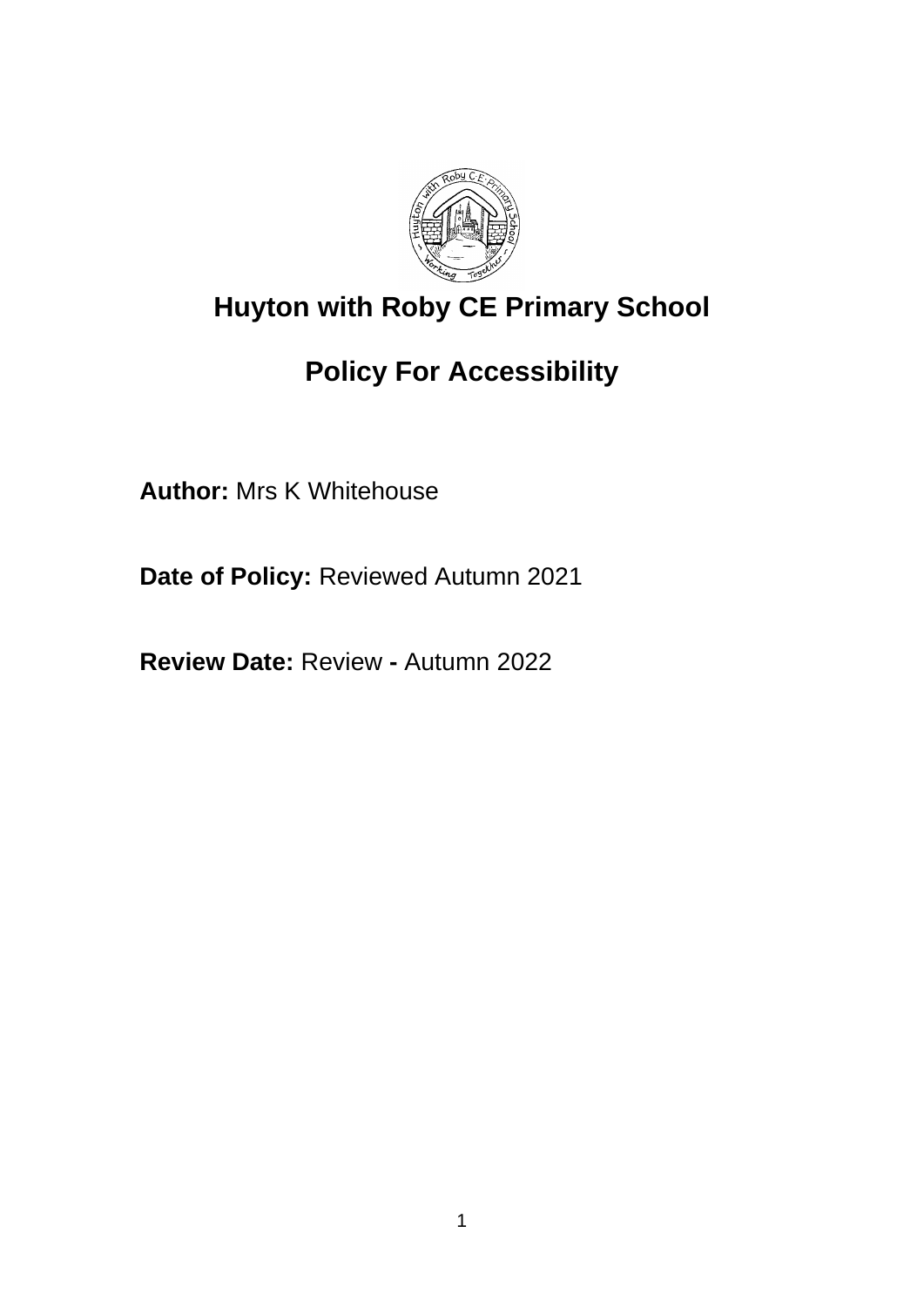### **Accessibility Policy**

Huyton with Roby C.E. (Aided) Primary School strives to ensure that the culture and Christian ethos of the school are such that, whatever the abilities and needs of members of the school community, everyone is equally valued and treats one another with respect. Pupils should be provided with the opportunity to experience, understand and value diversity.

## **Disability**

We define disability as; 'a person who has a physical or mental impairment that has a substantial and long-term adverse affect on his or her ability to carry out normal dayto-day activities.'

Physical or mental impairments can include sensory impairments (such as those affecting sight and hearing) and learning difficulties. The definition also covers certain medical conditions when they have a long-term and substantial effect on pupils' everyday lives.

We recognise our duty equality Act 2010 not to discriminate against disabled pupils in their admissions and exclusions, education and associated services. School must not treat disabled pupils less favourably; and take reasonable steps to avoid putting disabled pupils at a substantial disadvantage.

Huyton with Roby C.E. (Aided) Primary School aims to improve the physical environment of school for the purpose of increasing the extent to which disabled pupils are able to take advantage of education and associated services. We aim to improve the physical environment of the school and physical aids to access education. The physical environment includes things such as steps, stairways, kerbs, exterior surfaces and paving, parking areas, building entrances and exits (including emergency escape routes), internal and external doors, gates, toilets and washing facilities, lighting, ventilation, floor coverings, signs and furniture. Aids to physical access include ramps, handrails, lifts, widened doorways, adapted toilets and washing facilities, adjustable lighting, blinds and way-finding systems.

Physical aids to access education cover things such as ICT equipment, enlarged computer screens and keyboards, concept key boards, switches, specialist desks and chairs and portable aids for children with motor coordination and poor hand/eye skills, such as writing slopes and specialist pens and pencils.

In maintained schools the provision of a special piece of equipment or extra assistance will be made through the SEN framework or general school planning. Auxiliary aids and services provided through the L.A. SEN route and those provided are normally related to the individual, whereas the general school planning duty relates to the provision of aids or services for the current wider school community and indeed plans for the future school community. For example, a pupil with visual impairment might have low vision aids provided through the statement of SEN but the school might as a general measure provide blinds and adjustable lighting through the planning duty.

Improve opportunities for disabled pupils to participate in schools' curriculum. This will help pupils to improve their access to a full, broad and balanced curriculum. Governors should ensure that teaching and learning is accessible throughout the school by careful trained support staff deployment and sensitive timetabling arrangements. Governors expect staff to plan in order to enable disabled pupils to access all relevant subjects by making sensitive adjustments which promote curriculum access and meet individual needs via the SEN framework. The accessibility strategies and plans will help to ensure that schools are planning and preparing to respond to the particular needs of individual pupils.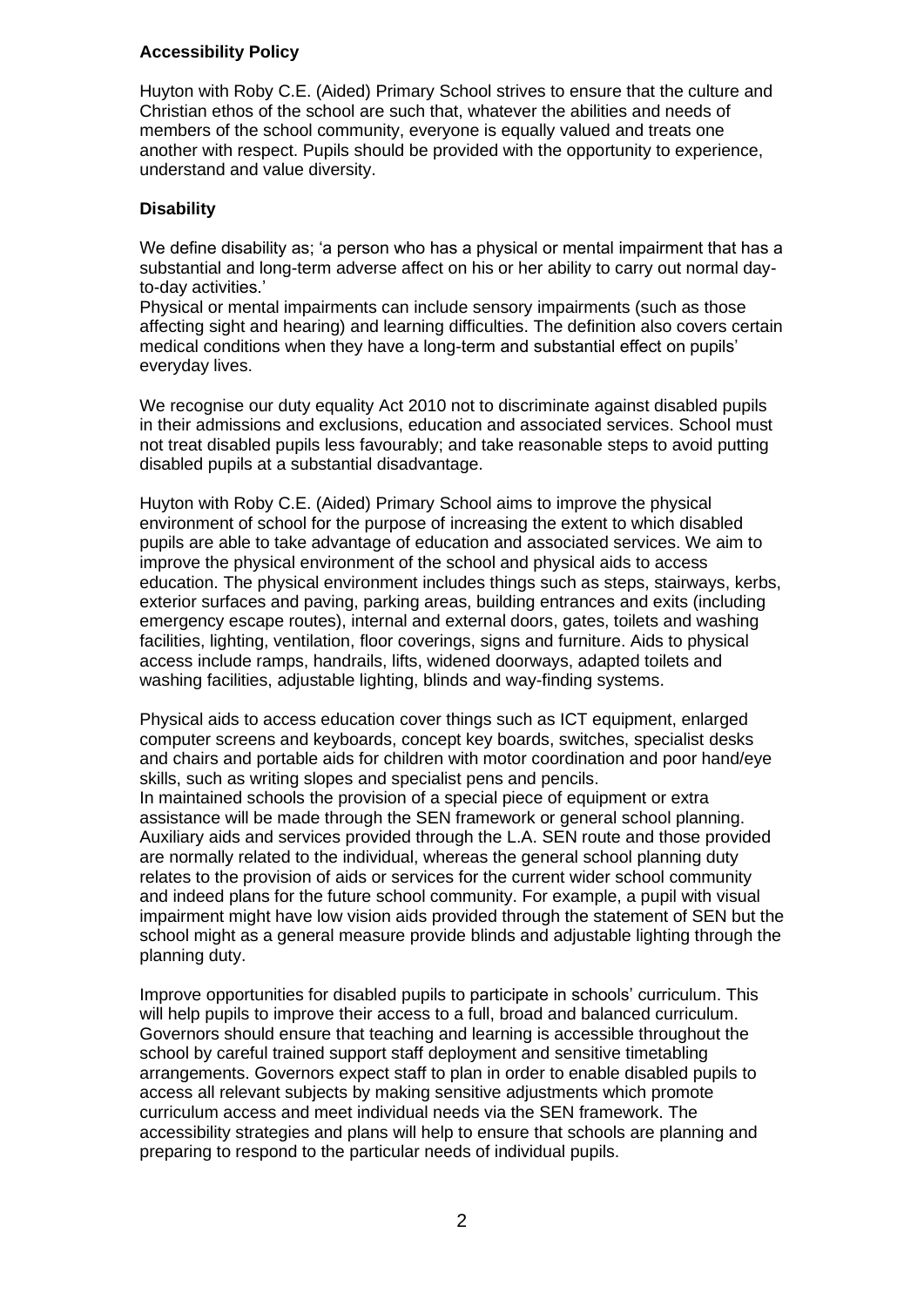The school has to ensure that written information given to pupils are provided in alternative formats if necessary such as, braille, audio tape and large print and also the provision of information orally, through lip speaking or sign language, through a recognised symbol system or ICT. This information should be made available within a reasonable time frame and also take account of the pupils' disabilities and pupils'/ parents' preferred formats.

## **Aims**

Governors and staff of Huyton with Roby C.E. (Aided) Primary School aim to include all pupils, including those with disabilities, in the full life of the school. Our strategies to do this include:

- finding ways in which all pupils can take part in the full curriculum including sport, music, and drama
- planning out-of-school activities including school trips and excursions so that pupils with disabilities can participate
- setting admissions policy and criteria which does not discriminate against pupils with disabilities or treat them unfairly
- devising teaching strategies which will remove barriers to learning and participation for pupils with disabilities
- planning the physical environment of the school to cater for the needs of pupils with disabilities
- raising awareness of disability amongst school staff (teaching and support staff) through the school's performance management programme.
- providing written information for pupils with disabilities in a form which is user friendly.
- using language which does not offend in all its literature and make staff and pupils aware of the importance of language.
- examining our library and reading books to ensure that there are examples of positive images of disabled people

#### **Actions to ensure equality for pupils with disabilities**

- The governors and staff will improve disabled access wherever practicable.
- The governors will ensure that improvements are made to buildings and access, to ensure that a person with a disability is not limited by the school's infrastructure.
- The Governing Body will report on developments to improve the infrastructure and accessibility within reports from the Governors Buildings Sub Committee.

#### **Monitoring**

The governors and staff recognises that monitoring is essential to ensure that pupils with disabilities are not being disadvantaged, and that monitoring leads to action planning.

We will monitor:

- Admissions
- Attainment
- Attendance
- **Exclusions**
- Selection & recruitment of staff
- Governing body representation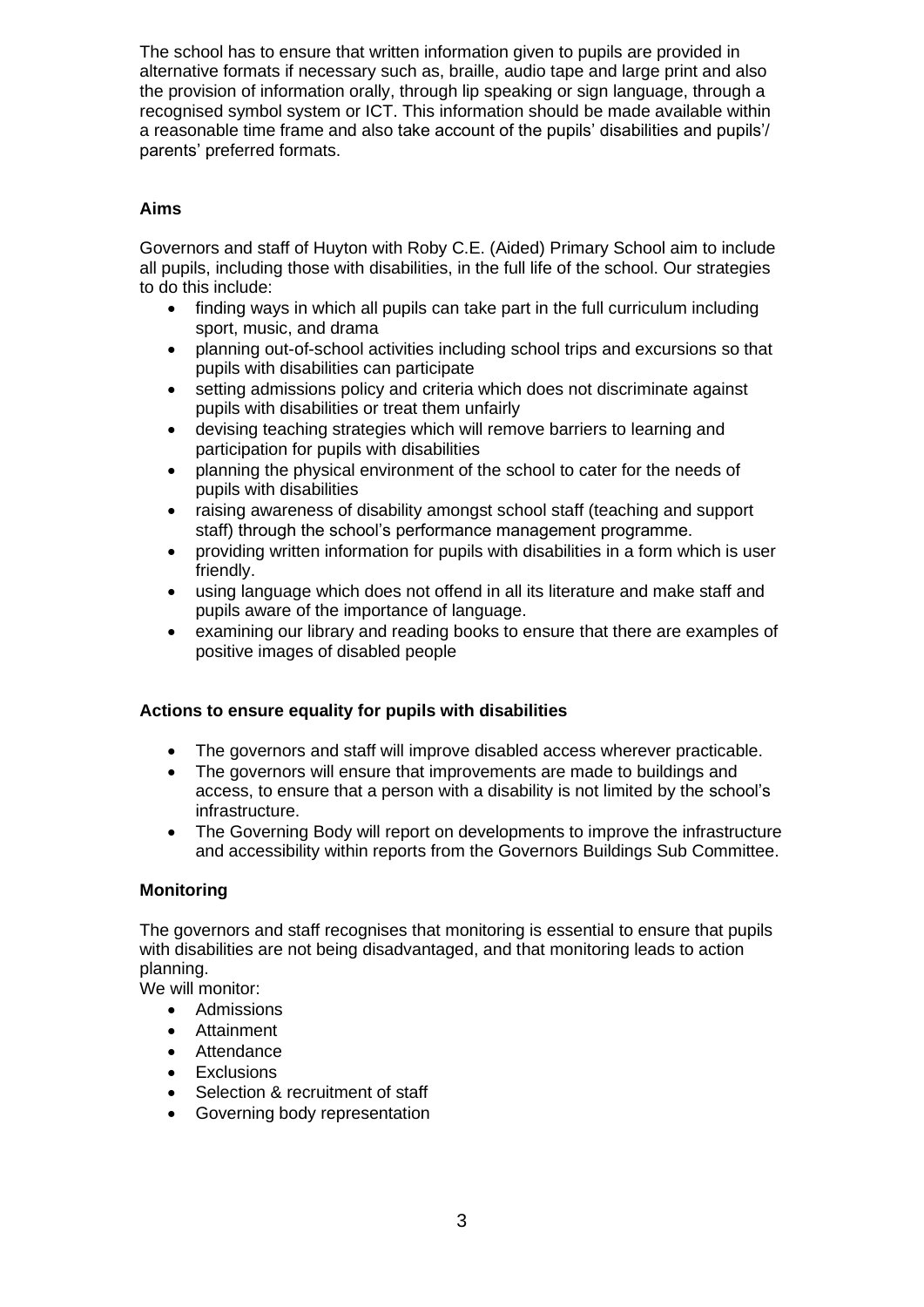Accessibility Plan

| <b>Targets</b>                                                                                                                                                            | <b>Strategies</b>                                                                                                        | <b>Outcome</b>                                                                                                                            | <b>Timeframe</b> |  |  |
|---------------------------------------------------------------------------------------------------------------------------------------------------------------------------|--------------------------------------------------------------------------------------------------------------------------|-------------------------------------------------------------------------------------------------------------------------------------------|------------------|--|--|
| <b>Equality and Inclusion</b>                                                                                                                                             |                                                                                                                          |                                                                                                                                           |                  |  |  |
| To ensure that the<br>accessibility plan<br>becomes an<br>agenda item at<br>committee<br>meeting.                                                                         | Clerk to governors<br>to add to list for<br>committee agenda<br>items.                                                   | Adherence to<br>legislation.                                                                                                              | Annually         |  |  |
| To improve staff<br>awareness of<br>disability issues.                                                                                                                    | <b>Review staff</b><br>training needs.<br>Provide training for<br>members of the<br>school community<br>as appropriate.  | Whole school<br>community<br>awareness of<br>disability issues.                                                                           | Ongoing.         |  |  |
| To ensure all<br>policies consider<br>the implications of<br>disability<br>awareness.                                                                                     | Consider during<br>policy review<br>process.                                                                             | Policies to reflect<br>current legislation.                                                                                               | Ongoing.         |  |  |
| To ensure children<br>/ staff recovering<br>from serious<br>medical conditions<br>or with particular<br>conditions have<br>minimal risk of<br>contracting<br>infections.  | Parents to be<br>reminded of need<br>to inform school<br>about infections<br>which may cause<br>complications.           | <b>Infection</b><br>minimised.                                                                                                            | Ongoing          |  |  |
| <b>Physical Environment</b>                                                                                                                                               |                                                                                                                          |                                                                                                                                           |                  |  |  |
| To ensure where<br>possible the school<br>buildings and<br>grounds are<br>accessible for all<br>children and adults<br>and continue to<br>improve access as<br>necessary. | Audit of<br>accessibility of<br>school building and<br>grounds. Suggest<br>actions and<br>implement as<br>budget allows. | Modification will be<br>made to the school<br>building as<br>required to improve<br>access.                                               | Ongoing          |  |  |
| <b>Curriculum</b>                                                                                                                                                         |                                                                                                                          |                                                                                                                                           |                  |  |  |
| To keep staff<br>training with regard<br>to SEND up to date<br>and relevant to<br>needs in school.                                                                        | <b>SENCO</b> to review<br>the needs of<br>children and<br>provide for training<br>for staff as needed.                   | Staff enable<br>children to access<br>the curriculum<br>appropriately.                                                                    | Ongoing          |  |  |
| To ensure that all<br>children are able to<br>access out of<br>school clubs or<br>visits.                                                                                 | Review out of<br>school provision to<br>ensure compliance<br>with legislation/                                           | All providers of out<br>of school education<br>will comply with<br>legislation to<br>ensure that the<br>needs of the<br>children are met. | Ongoing          |  |  |
| To provide                                                                                                                                                                | Assess the needs                                                                                                         | Children will                                                                                                                             | Reviewed half    |  |  |